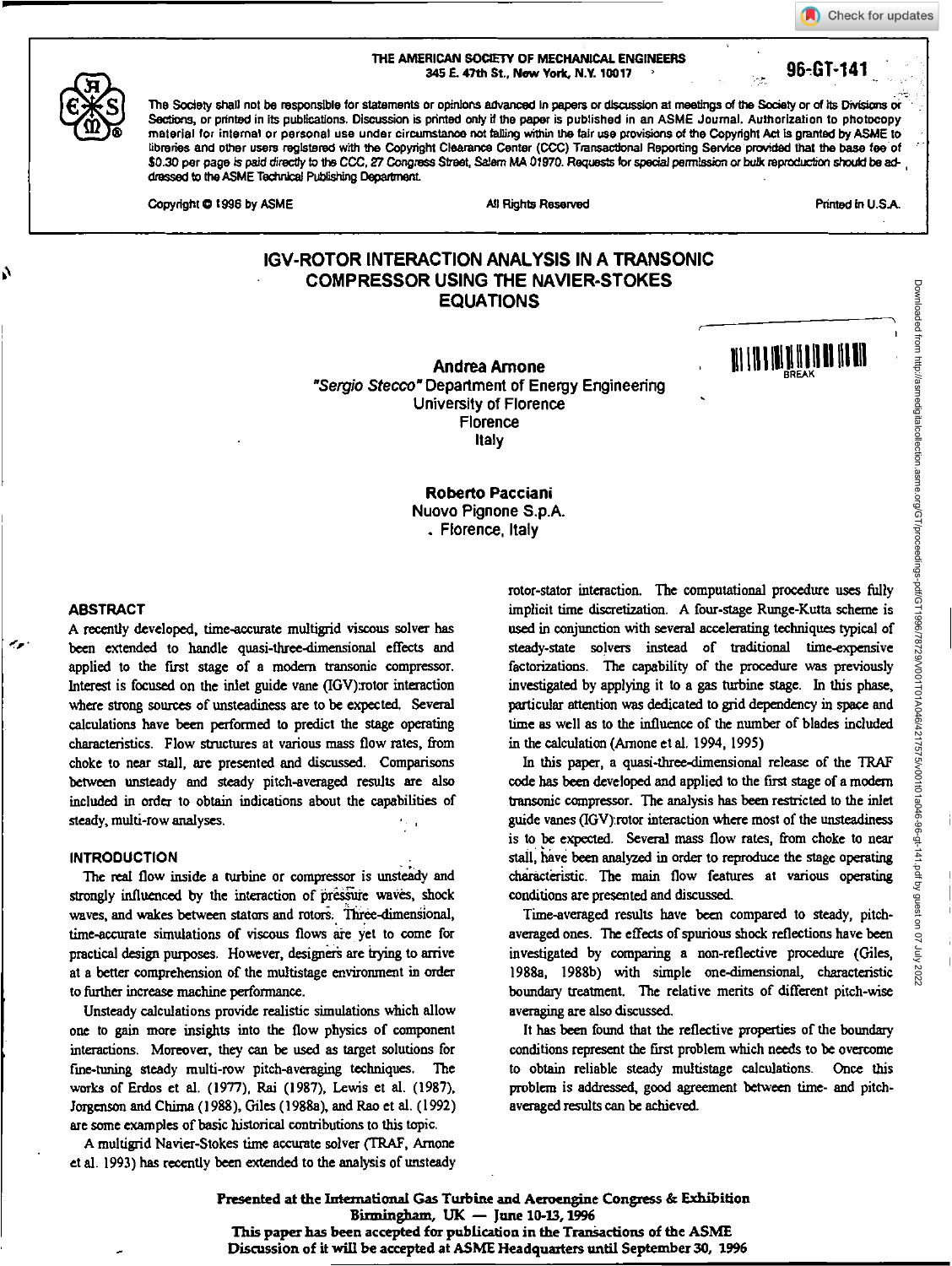#### **GOVERNING EQUATIONS AND TURBULENCE MODEL**

The time-accurate release of the TRAF code (Arnone, 1993, Amone et al., 1994, 1995) has been extended to handle quasi-3D effects. The unsteady, Reynolds-averaged Navier-Stokes equations have been formulated for an axysimmetric blade-to-blade surface and accounts for both radius and streamtube thickness variations. The governing equations are Written in conservative form in a curvilinear, body-fitted coordinate system and solved for density, absolute momentum components in the axial and tangential directions, and total energy (e.g. Jorgenson and Chima, 1988).

A two-layer algebraic model based on the mixing length concept is used for turbulence closure. In the near wall region the mixing length is computed using the Prandtl-Van Driest formula while in the outer region and on the wake it is kept constant to a fixed fraction of the shear layer thickness *5,* according to the standard relation (e.g. Kwon et al., 1988, Vuillot et al., 1993):

$$
\ell_{outer} = 0.085\delta
$$

First attempts to determine the outer length scale using methods derived from the Baldwin-Lomax (1978) and China, Giel and Boyle (1993) models have led to unsatisfactory results in transonic compressors. For those configurations large regions with unrealistically high mixing length values and eddy viscosity were noticed. In the rotor row of a transonic compressor, vorticity may *be* large, even away from the blade boundary layer due to strong shock systems and incoming wakes from the stator row. In such a situation the vorticity may not decay rapidly away from the wall. As a consequence, the models considered failed to predict a reasonable outer length scale distribution on the blade surface. Valkov and Tan (1995) observed a similar situation in wake-blade interaction computations and proposed a suitable modification of the Baldwin-Lomax model in order to address the problem. In the present work, an algebraic criterium, which resembles the features of both the Baldwin-Lomax (1978) and Chima, Giel and Boyle (1993) models, but which implicitly introduces a cut-off criterium for the vorticity field based on the distance from the wall, is used to estimate the boundary layer thickness. If  $y$  denotes the distance normal to the wall, *ar* the vorticity magnitude, and *D* the Van-Driest damping factor, the value  $y_{\text{max}}$  at which the function:

$$
G(y) = \frac{1}{y} \int_0^y y \alpha D \, dy \tag{1}
$$

reaches its maximum is assumed as a turbulent length scale. The boundary layer thickness is then obtained from the relationship:

$$
\delta = 1.145 y_{\text{max}} \tag{2}
$$

which arises from adoption of the Coles wall-wake law to represent turbulent velocity profiles (e.g. Chime et al, 1993, Stock et al., 1987). The proposed model has been assessed in various turbine and compressor configurations and it has proven to be quite effective for steady as well unsteady analyses. The function  $G(y)$  can ideally have spurious peaks at grid locations far from the wall but its absolute maximum has always been found to occur in the outer part of the blade boundary layer leading to reliable estimates of the mixing length.

# **SPATIAL DISCRETIZATION AND ARTIFICIAL DISSIPATION**

The space discretization is based on a cell-centered finite volume scheme. On each cell boundary, fluxes are calculated after computing the necessary flow quantities at the center of the side. Those quantities are obtained by a simple averaging of adjacent cell-center values of the dependent variables.

The artificial dissipation model used in this paper is basically the one originally introduced by Jameson, Schmidt, and Turkel (1981). In order to minimize the amount of artificial diffusion inside the shear layer, the eigenvalues scaling of Martinelli and Jameson (1988), and Swanson and Turkel (1987) have been implemented to weight these terms (e.g. Amone and Swanson, 1993).

# **BOUNDARY CONDITIONS**

In cascade-like configurations, there are four different types of boundaries: inlet, outlet, solid wall, and periodicity. In the case of a multistage environment, more than one blade row is taken into consideration, and inlet and outlet refer to the first row inlet and last row exit, while the link between rows must be provided by means of some technique.

According to the theory of characteristics, the flow angle, total pressure, total temperature, and isentropic relations are used at the subsonic-axial first row inlet, while the outgoing Riemann invariant is taken from the interior. At the subsonic-axial last row outlet, the average value of the static pressure is prescribed, and the density and components of velocity are extrapolated.

On the solid walls, the pressure is extrapolated from the interior points, and the no-slip condition and the temperature condition are used to compute density and total energy.

Cell-centered schemes are generally implemented using phantom cells to handle the boundaries. The periodicity is, therefore, easily overimposed by setting periodic phantom cell values.. On non-periodic grids (Amone et al., 1992, Amone, 1994), the periodic boundaries do not match and the phantom cells overlap the real ones. Linear interpolations are then used to compute the value of the dependent variables.

The link between rows is handled by means of different techniques in steady or unsteady multiblock computations.

In the unsteady case, stator and rotor grids have a common interface line and the match is provided through appropriate calculation of phantom cell values. For the blade passage under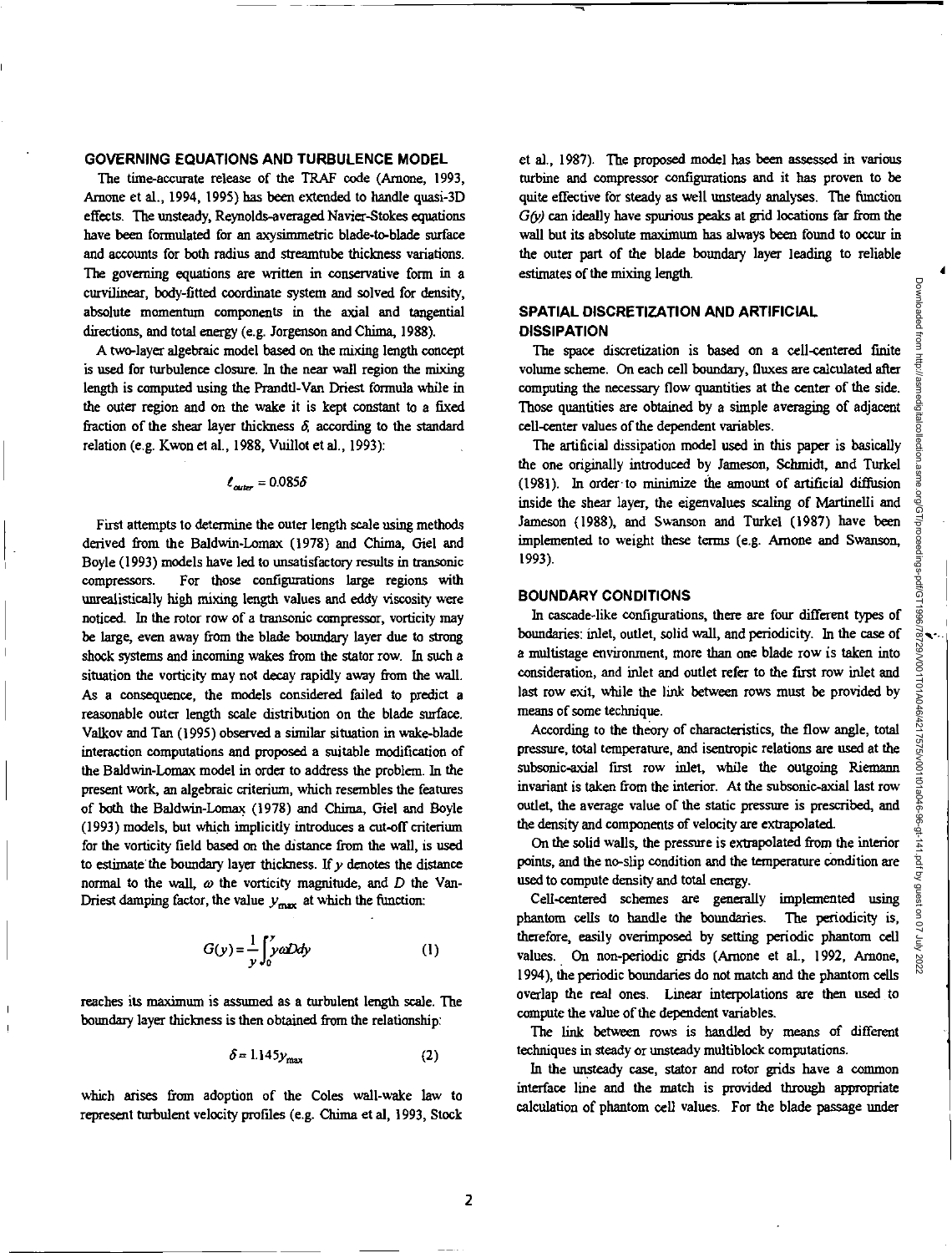examination, the phantom cells relative to the interface line lie on the adjacent blade passage, and linear interpolations are used to provide the flow variable values. This approach, similar to the one used on periodic boundaries, where grids do not match, is not strictly conservative. However, monitoring of the errors in the conservation of mass, momentum, and energy has indicated a very good level of accuracy. For the practical applications considered up to now, relative errors in conservation were always less then *10',* which was considered accurate enough.

For steady multi-row computations, different methods to transfer informations from one row to the other have been considered in the present work.

A fairly common method of linking rows can be derived by a characteristic one-dimensional approach where quantities are pitch-averaged at the interface lines and transferred between blocks. Total temperatures, total pressures and flow angles, necessary as inlet conditions, are pitch-averaged on previous blade rows. Static pressures, needed at the outlet boundaries, come from pitch-averaging on successive rows.

Modern state-of-the-art turbine and compressor stages work in transonic regimes and stator and rotors are stacked very close to each other. If inlet and outlet boundaries are located at short distances from the blade rows, the *use* of the one-dimensional characteristic boundary treatment described above may result in undesired reflections of shock waves (Amone and Benvenuti, 1994). Moreover, the pitch-averaging process takes place close to the blade passage and, depending on the avenging procedure, the conservation of mass or momentum or energy can be poor if the flow exhibits strong gradients.

One way to overcome such difficulties is to slightly separate the blade rows so that the mixing plane is placed far enough upstream or downstream of the blade rows. Here the flaw will result quite uniform in the circumferential direction and the averaging process will be more accurate in conserving mass, momentum and energy. The major disadvantages of this approach arise from its extension to three-dimensions. The bladings of modern compact turbomachines undergo sensible height variation in a single row as well as from row to row in order to accommodate density changes of the flow. As a consequence, endwalls are contoured, and adjustment of the axial gap between rows results in a modification of the meridional channel geometry.

An improved method to deal with the coupling of blade rows in steady multistage calculations, which should allow one to mantain the machine geometry while reducing undesired reflections, is based on the use of non-reflective procedures.

In order to investigate these important issues, the non-reflective treatment proposed by Giles (Giles, 1988a, 1988b) has been used in the present work as an alternative to the one-dimensional characteristic boundary scheme previously discussed. Following this approach, the time variation of each incoming characteristic variable at the inlet and outlet boundaries is decomposed into a

sum of a uniform, pitch-averaged part and a tangentially varying fluctuation. The average time variations of incoming characteristics are set in order to match pitch-averaged flow variables at the interface of two rows. The local time variations are treated according to non-reflective conditions derived from a Fourier analysis of linearized, quasi-three-dimensional Euler equations. The outcoming characteristic changes are extrapolated from the interior of the domain.

# **BASIC MULTIGRID STEADY SOLVER**

The system of governing equations is advanced in time using an explicit four-stage Runge-Kutta scheme. A hybrid scheme is implemented, where, for economy, the viscous terms are evaluated only at the first stage and then frozen for the remaining stages (Amone and Swanson, 1993).

Three techniques are employed to speed up convergence to the steady state-solution: 1) residual smoothing; 2) local time-stepping; and 3) multigrid.

An implicit smoothing of residuals is used to extend the stability limit and the robustness of the basic scheme. The variable coefficient formulations of Martinelli and Jameson (1988), and Swanson and Turkel (1987) are used to obtain effective viscous calculations on highly-stretched meshes (Arnone and Swanson, 1993). The time step is then locally computed on the basis of the maximum allowable Courant number, typically  $5.0$ , and accounting for both *convective* and diffusive limitations (Amone and Swanson, 1993).

The multignd technique incorporated in the TRAF code is based *on the* Full Approximation Storage (FAS) schemes of Brandt (1979), and Jameson (1983). A V-type cycle with coarse grid sweeps (subiterations) is used. The turbulent viscosity is evaluated only on the finest grid level and then interpolated on the coarse grids.

On each grid, the boundary conditions are treated in the same way and updated at every Runge-Kutta stage.

# **MULTIGRID TIME-ACCURATE STEPPING SCHEME**

Jameson (1991) proposed a method for the time-accurate integration of the Euler equations using time-marching steady-state techniques. Such an approach has become widely popular since its introduction and it has also been successfully applied to the Reynolds-averaged Navier-Stokes equations (i.e. Amone et al., 1993, 1994, Alonso et al., 1995). By the introduction of dual timestepping and a fictitious time, a new residual is defined which includes the real time derivatives of the conservative variables as source terms in addition to the convective, diffusive, and artificial dissipation fluxes. Such derivatives are discretized using a threepoint backward formula which results in an implicit scheme which is second-order accurate in time.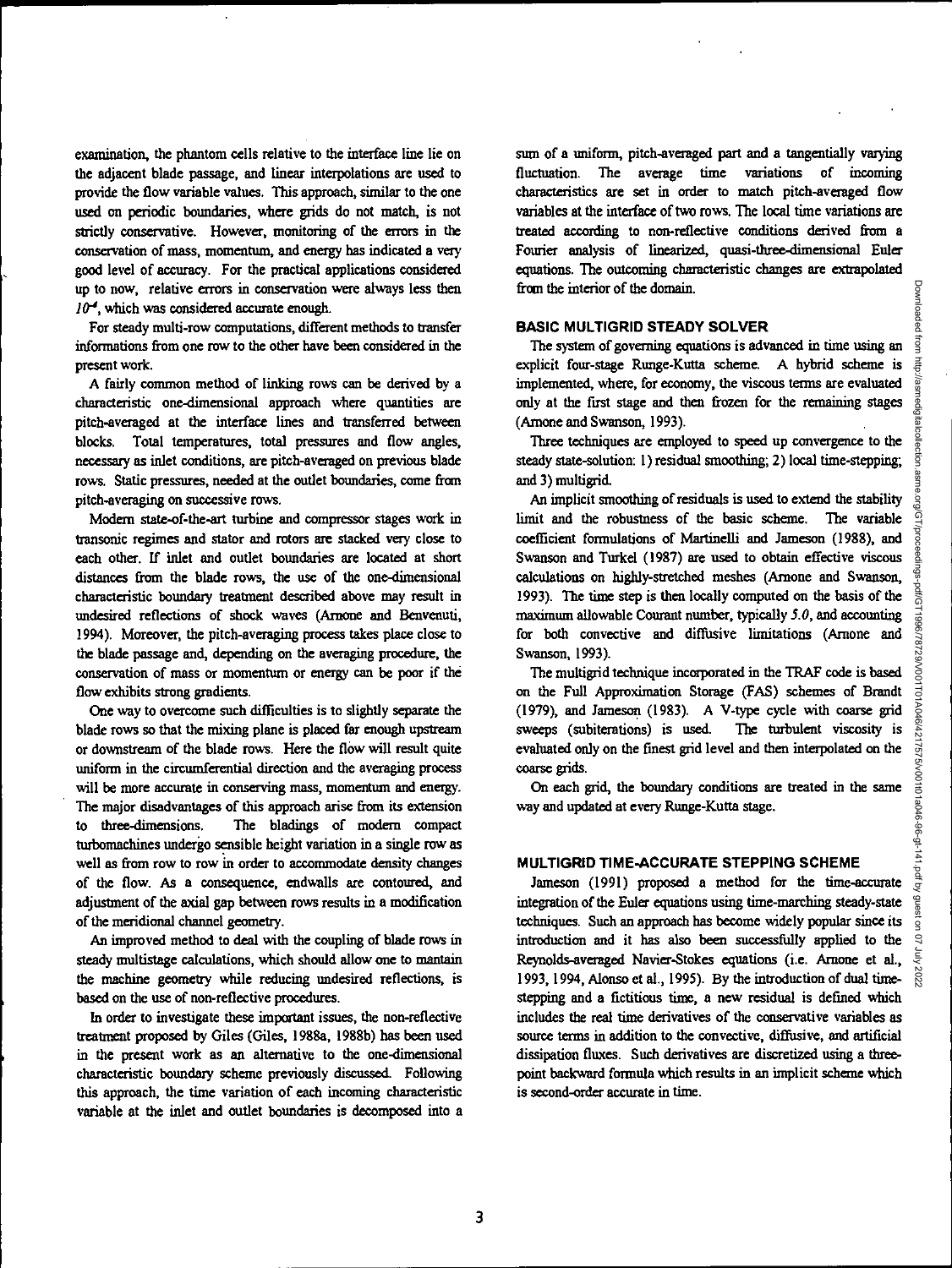ζÌ

Between each time step the solution is advanced in the nonphysical time, and acceleration strategies like local time stepping, implicit residual smoothing, and multigridding are used to speed up the new residual to zero to satisfy the time-accurate equations.

The described method has recently been used by the authors to compute the rotor: stator interaction in a transonic gas turbine stage (Amone et al. 1993, Amone et al., 1994) and it has indicated up to a *97 %* reduction in the computational effort with respect to classical explicit schemes. By means of the implicit time discretization, stability restrictions are removed, while the efficiency of the explicit approach in addressing high frequency problems can still be maintained by not performing residual smoothing and multigrid. When the characteristic frequency of the problem decreases, accelerating techniques can be gradually introduced to optimize the computational cost.

# **APPLICATION TO A MODERN TRANSONIC COMPRESSOR STAGE**

The quasi-3D release of the TRAP code has been used to study the first stage transonic blading of an axial compressor under development at the Nuovo Pignone Company (Benvenuti, 1996).

A near-tip section of the stage, where the flow is transonic and important unsteady effects are expected, has been selected for the analysis. The streamtube thickness and radius distributions were established on the base of steady, three-dimensional, viscous stage calculations.

In transonic compressors, like the one under consideration, the flow is supersonic in the relative frame at the rotor inlet. It is common in these industrial compressors to have quite a normal passage shock which is detached from the leading edge at nominal conditions. The small axial gap between rows allows the shock wave to enter and to be reflected by the inlet guide vanes. Downstream the rotor throat, the flow is subsonic. Therefore, the unsteady effects experienced by the downstream stator rows are due to pressure waves and wakes from the rotor. Stronger unsteadiness is then to be expected in the inlet guide vanes (JOY): rotor row interaction.

On the base of such considerations, it was decided to restrict the analysis to the IGV:rotor interaction. The entire operating range of the stage (IGV:rotor), from choke to near-stall conditions, was spanned with 9 different mass flow rate values. This extensive analysis was aimed at producing a target solution for the assessment of steady, pitch-averaging techniques as well as to investigate the flow physics of the interaction.

The computational mesh consists of mixed C-type and H-type non-periodic grids. A C-type grid structure *(257x65)* was selected for the My. On the contrary, it was found convenient to use an Htype structure (257x161) for the rotor blades. Away from the leading edge, the C-type structure tends to increase the grid size and thus induces a smear of both the incoming wakes and the bow shock. With an H-type structure, it is much easier to control the uniformity and density of the grid before the blade pacsage. In order to reduce the grid skewness both the C-type and the H-type grids are of the non periodic type (i.e. Amone et al., 1992, Amone, 1994).

The presentation of results will be split in two parts. The first section will be used to discuss the unsteady calculations, while the second will be dedicated to the comparison of time-averaged results with the predictions of steady pitch-averaging methods.

#### Unsteady IGV-Rotor Interaction

The first stage under investigation has 30 inlet guide vanes, 18 rotor blades. The first issue to address is how to account for the ratio between the number of IGV and rotor blades. As mentioned before, the code has been designed to handle more blade passages per each row. Periodic conditions are, therefore, applied only between the first and last block of each row. In our case, assuming steady and uniform inlet and outlet stage boundary conditions, the exact combination would be 5 vanes and 3 rotors.

It is common in an unsteady rotor:stator interaction analysis to limit the number of blade pasgages included in the calculation in order to end up with reasonable memory and computer time requirements. Inlight of this, an approximate stage configuration including two vanes and one rotor has been considered.

It must be pointed out that the reduction of the number of blocks included in a row produces a pitch alteration which can have an impact on the choke mass flow rate and the flow physics (Amone et al., 1995). Moreover, an upper limit on the maximum detectable wave length is introduced as,

#### *max. wave length= (blade pitch)x(no. of blades in a row)*

This will be reflected in the lowest detectable frequency. For instance, for the rotor row, the lowest detectable frequency will be the one associated with a rotor blade which *spans all the* inlet guide vanes included in the discretization.

The present stage approximation has been obtained using the exact rotor pitch while slightly reducing the IGV axial chord to preserve solidity. Such an approach allows one to avoid pitch alterations. Unfortunately in three-dimensions, the blade span cannot be adjusted, which results in a modification of the row geometry.

The aspects concerning the limit on the lowest detectable frequency will be discussed later in this section on the basis of a Fourier analysis of the solutions.

A number of *200* temporal divisions within a *cycle (time that* a rotor blade needs to span all the *guide* vanes included in the discretization) was used. As two vanes are considered in the stage approximation, the time that a rotor blade needs to cross a vane passage *(rotor passing period)* corresponds to *100* time steps.

The non-dimensional blade lift coefficient based on pressure distribution was used to monitor unsteadiness. Previous experience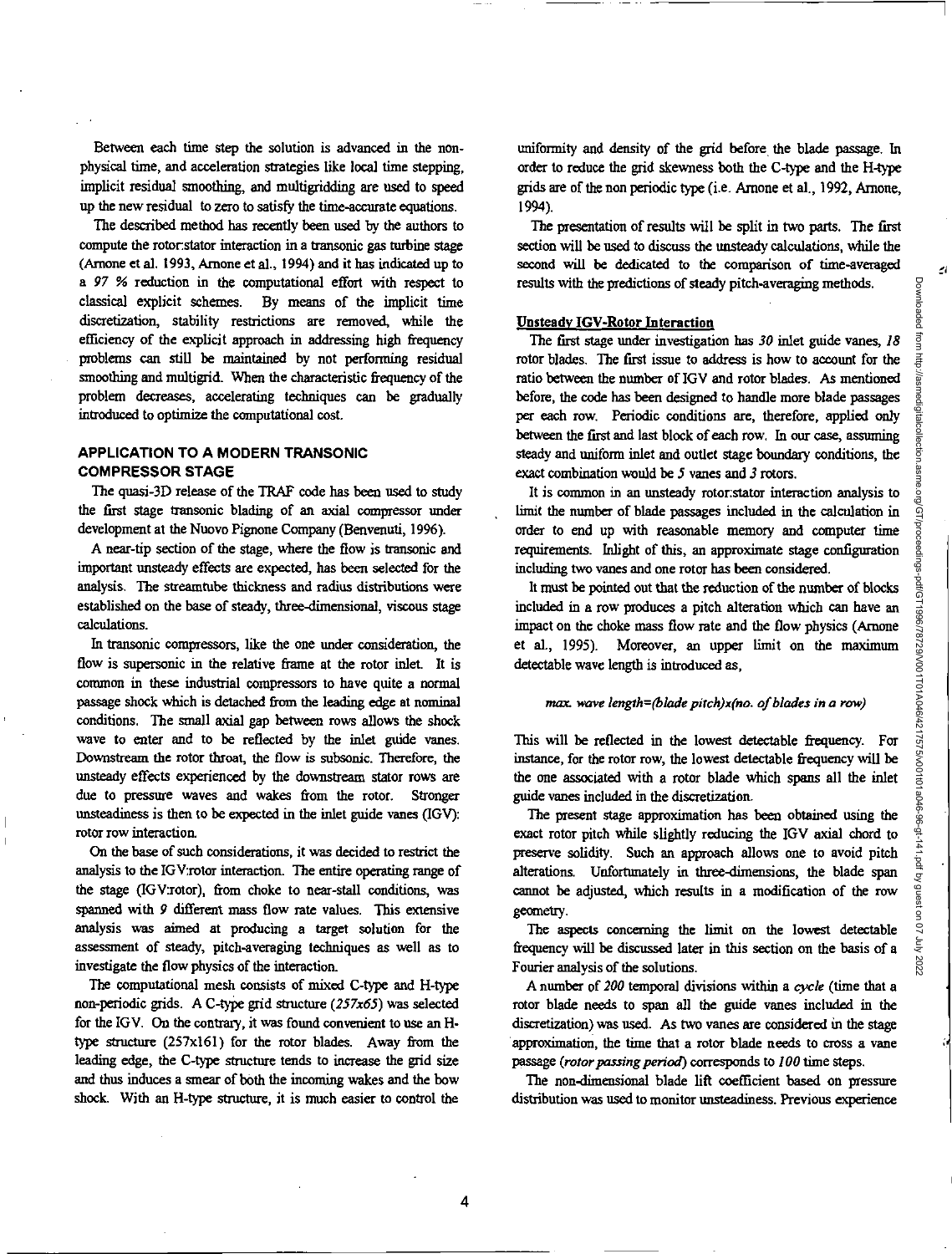in unsteady rotorstator computations (Amone et al., 1994, 1995) has shown that *100* divisions in a rotor passing period produces a lift evolution which can be considered reasonably independent from the time discretization for practical purposes.

The rotor lift evolution at peak efficiency is reported in fig. 1 as a function of time. The calculations were started from an initial steady-state solution accounting for the rotor blade's motion, but without changing the rotor grid position with respect to the guide vanes. *As* can be noticed, up to *16* rotor passing periods where needed to obtain a periodic solution. Similar times were needed for the other flow conditions.

Figure 2 summarizes the frequency spectra of the lift evolutions for three different mass flow rate values which refer to choked, peak efficiency, and near stall flow conditions. It can be noticed how the dominant frequencies are equal to or a multiple of the rotor passing one, while only a small amplitude can be observed at frequency which is half the rotor passing one. For choked flow and peak efficiency conditions, the rotor passing frequency is dominating, while near stall the corresponding amplitude has almost completely disappeared with an increase of the one corresponding to half the rotor passing frequency.

At reduced mass flow rates, low frequency phenomena become important. The limit on the lowest detectable frequency introduced by the reduction of the number of blocks does not allow for low frequency phenomena (i.e. rotating stall) to be predicted. Such a limit should not be restrictive away from stall conditions, where high frequencies seems to dominate.

An explanation to the fact that the rotor passing period harmonic disappears as the stage approaches stall, can be attempted assuming that most of the unsteady phenomena are due to the interaction of the leading edge shock with the IGV wakes. Such interaction is depicted in figures 3 and 4, where entropy rise and density contours for choked, peak efficiency, and near stall flow conditions, are reported.

The bow shock interacts with the IGV wake before it is chopped by the passing rotor blades. At high mass flow rates, the wake eventually reaches the passage shock inside the rotor blade channel, once it has been chopped by the rotor blade (choked conditions), or in the throat region (peak efficiency) (fig. 3). Such effects contribute with a frequency which is equal to the rotor passing one.

As stall is approached, the shock/wake interaction mechanism is quite different. While spanning the vane passage, the bow shock pushes the wake, enters the guide vane and is reflected by the IGV blade where a sensible thickening of the boundary layer is visible. As a result of this mechanism, quite a large eddy is formed and convected downstream. As shown in Fig. 3(c) the passage shock interacts with the eddy before it is ingested into the rotor blade passage. Consequently the shock-wake interaction now has two major contributions. One comes from the bow-shock/wake interaction and the other from the passage-shock/eddy interaction.

A frequency which is twice the rotor passing one is then *expected*  to dominate. It is worthwhile to notice traces of the described mechanism also in the configuration of the IGV wake at choke and peak efficiency conditions.

At all flow conditions, important harmonics corresponding to multiples of the rotor passing one are present in the lift spectra (Fig. 2). Some explanations for that are listed in the following;

• rotor wake instability is present (fig. 3). Frequency related to wake instability are well above the rotor passing one. At choked condition (fig. 4(a)), the reflection of the passage shock on the rotor suction side has a k-structure and is located downstream the throat section. As a result of that, a sensible thickening of the blade boundary layer is present on both pressure and suction sides of the rotor blade. It is suspected that such effects are responsible of the evolution of the wake instability in the shedding of vortical spots  $(fig. 3(a))$ .

• Although reflections of the bow shock by the guide vanes are much stronger as stall is approached (fig. 4(c)), they can be clearly appreciated even at choked conditions (fig. 4(a), 4(b)). Reflections of this shock by the suction side of the IGV impinges back into the rotor row.

• A rotor blade cuts two IGV wakes in a cycle. The parts of the wakes which are ingested by a rotor row are convected downstream and move with different speeds depending on the compression rate. Pressure and density will increase inside the rotor passage and the motion of these wake parts will progressively lag when decreasing mass flow rate. This situation is quite evident at near-stall conditions (fig. 3(c)), where a large number of eddies chopped from IGV wakes are trapped *into the* rotor row. Flow unsteadiness related to this phenomenon contributes with frequencies above the rotor passing one.

# Steady pitch-averaged analysis

In common industrial practice, it is usual to approach turbomachinery design, by relying on steady predictions. It is then worthwhile to assess how much those predictions can resemble the ones of a realistic, unsteady, multi-row computation.

The comparison *between* steady and time-averaged predictions has been performed in terms of rotor (mass flow averaged) total pressure ratio and adiabatic efficiency as a function of the flow rate. As usual, the mass flow rates were normalized with their choke value. However, the differences between the various choke flow rates was found to be negligible (less then *0.2 %).* 

Figure 5 compares steady rotor row analysis to rotor timeaveraged predictions deduced from the stage calculations. Both total pressure ratio (fig.  $5(a)$ ) and adiabatic efficiency (fig.  $5(b)$ ) are overpredicted in the steady calculations with a slight shift in the peak efficiency point toward lower mass flow rates.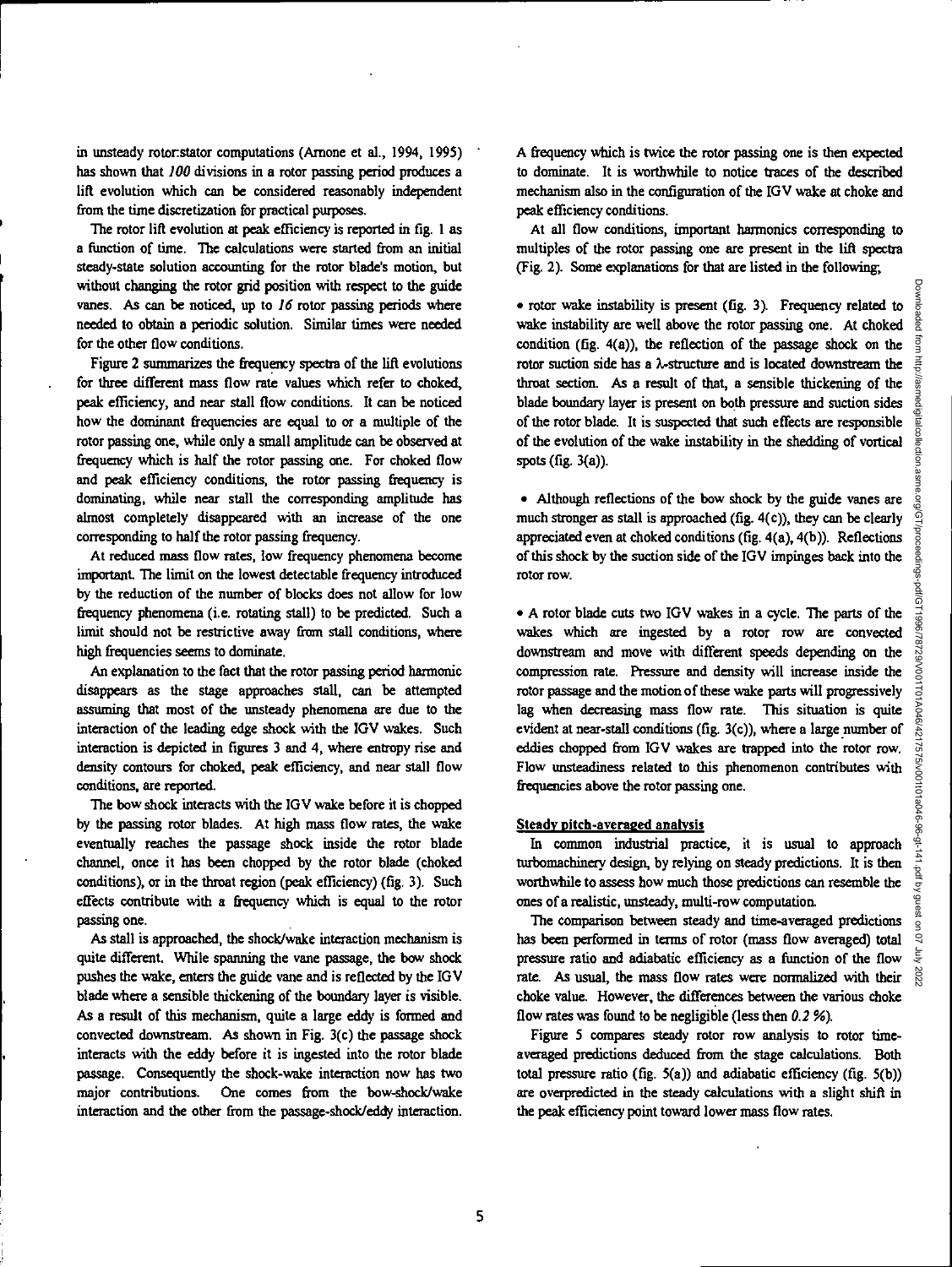Ű

Results for the steady stage-calculation are summarized in figures 6 to 9.

Figure 6 shows predictions obtained using mixing-plane techniques and one-dimensional characteristic treatment for interface boundaries. Pitch-wise mass flow averaging was used to handle mixing planes. In the computations performed with the design row axial gap the total pressure ratio is overestimated (fig. 6(a)) and the adiabatic efficiency (fig. 6(b)) is well above the unsteady one with different shape. Also an important disagreement on the peak efficiency position has to be noticed. Such a situation is known to be a consequence of spurious shock system reflections at the interface boundary (Amone and Benvenuti, 1994). If the axial gap is increased to *1.25* of the design value, no sensible reflections are experienced and the computed characteristic is very similar to the unsteady one. It is assumed that the bow shock lessens in intensity away from the leading *edge.* As a consequence, when increasing the axial gap, reflections due to boundary conditions *decrease.* Note that only the inlet part of the rotor grid was increased to reduce reflections. In such a way the IGV wake mixing losses are the same for the two configurations.

When using non-reflective boundary conditions (fig. 7), the influence of the axial gap is very small. Predicted performance now agrees well with the time-averaged one. The slight differences in the predictions of the two configurations are still the result of weak reflections. The non-reflective procedure used here (Giles, 1988a, 1988b) is based on a linearization of the Euler equations and can produce weak reflections in presence of nonlinear phenomena like shock waves.

Figure 8 compares density contours for the time-averaged (fig. 8(a)), non-reflective (fig. 8(b)), and one-dimensional characteristic (fig. 8(c)) treatments. Contours obtained with the non-reflective conditions are close to the time-averaged ones, while the previously mentioned reflections of the one-dimensional characteristic approach are clear in fig. 8(c).

It is worthwhile noticing that the method of linking blade rows by matching mass flow averaged quantities at the interface is not strictly conservative. Despite this fact, all results end up with relative errors in conservation of mass, momentum and energy at the interface of the order of  $10<sup>-4</sup>$ .

In order to assess the influence of the pitch-wise averaging method, calculations have also been carried out by transferring mixed out parameters between blade rows. These calculations refer to the original configurations and non-reflective boundary conditions. Results are compared to the mass flow pitch-averaged one in fig. 9. The transfer of mixed-out quantities at the interface, instead of mass flow averaged ones, results in a slight decrease in both adiabatic efficiency and total pressure ratio. It is suspected that this is due to the different estimation of the IGV wake losses in the two averaging methods. However, it must be pointed out

that the differences arising from different averaging schemes are much smaller than the ones due to spurious reflections (i.e. fig. 6).

Finally it has to be noticed that in the calculations where the influence of reflections are negligible, the agreement in terms of efficiency tends to improve at low mass flow rate. When approaching stall, most of the losses are expected in the strong leading edge shock and unsteady effects seems to reduce their impact. On the contrary, at high flow rates the shock/wake interactions within the rotor row are not accounted for in the steady analysis and the efficiency is overestimated.

# **CONCLUDING REMARKS**

A recently developed quasi-three-dimensional, time-accurate, viscous procedure has been used to study the IGV:rotor interaction in the first stage of a modem transonic compressor. Interaction mechanisms between the rotor shock system and the IGV wakes have been studied for various flow rates.

Unsteady results have been used as a target solution for the comparison with single- and multi-row steady calculations. Spurious shock reflections have been found to produce major discrepancies between unsteady and steady predictions. If the blade rows are slightly separated, reflections are reduced and the use of a simple one-dimensional characteristic treatment leads to good predictions. The non-reflective procedure of Giles (1988a, 1988b) has proven to be effective also for closely stacked rows. It would be interesting to extend this procedure to three-dimensions. A minor impact of the pitch-averaging method has been observed.

# **ACKNOWLEDGEMENTS**

The authors would like to express their gratitude to Prof. Ennio Carnevale and to PIN Engineering for providing computational resources for the project. The authors are also indebted to Nuovo Pignone management and particularly to Drs. Erio Benvenuti, Umberto Corradini, and Bruno Innocenti for the numerous and useful discussions.

## **REFERENCES**

Alonso, J., Martinelli, L., Jameson, A., 1995, "Multigrid Navier-Stokes Calculations with Aeroelastic Applications," AIAA Paper 95-0048.

Amone, A., Pacciani, R., 1995, " Rotor-Stator Interaction Analysis Using the Navier-Stokes Equations and a Multigrid Method," ASME Paper 95-GT-177.

Arnone, A., Pacciani, R., Sestini, A., 1994, "Multigrid Computations of Unsteady Rotor-Stator Interaction using the Navier-Stokes Equations," 1994 ASME Winter Annual Meeting, Chicago.

Amone, A., 1994, " Viscous Analysis of Three-Dimensional Rotor Flows Using a Multigrid Method, " *Journal of Turbomachinety,* Vol. 116, July 1994, pp. 435-445.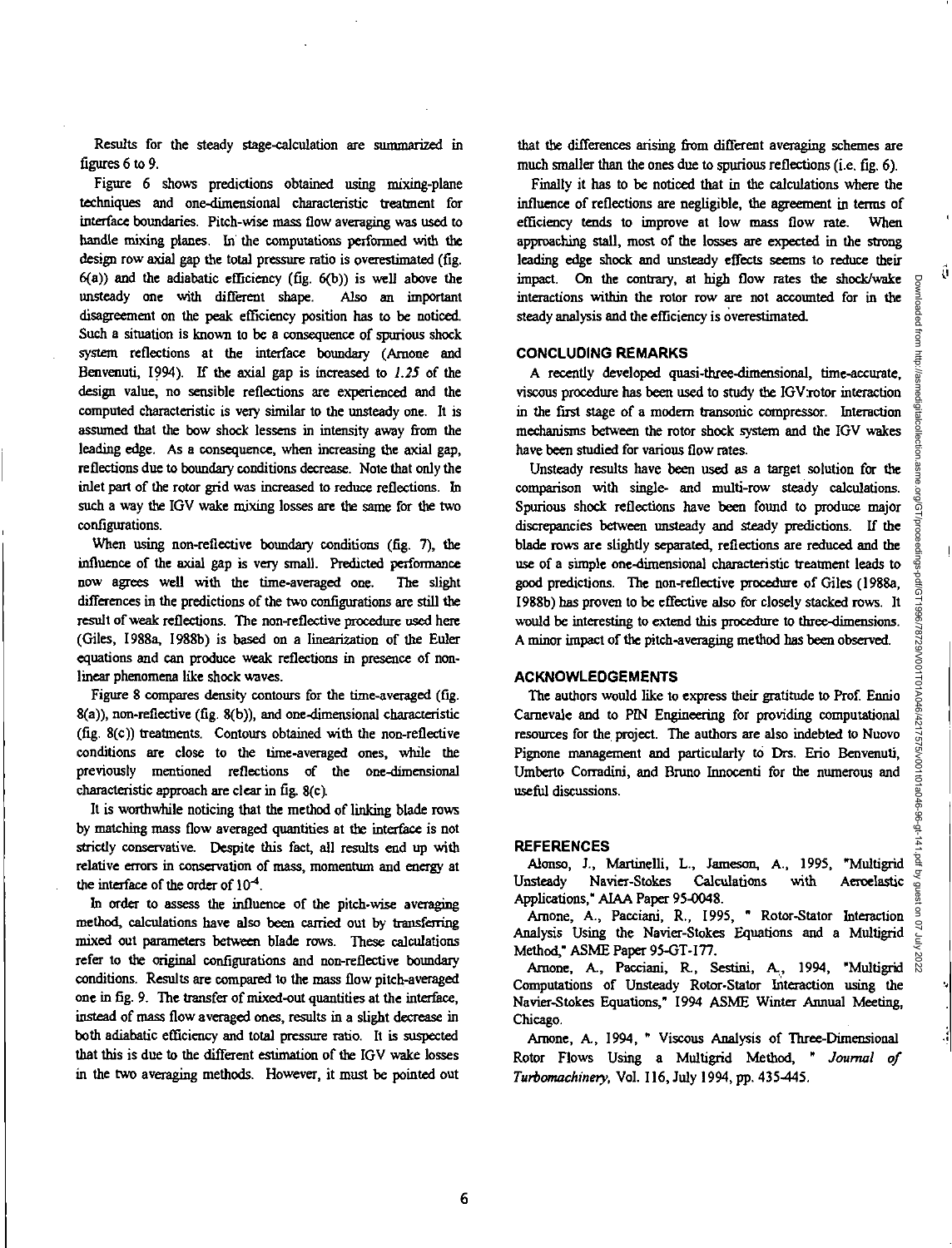Amone, A., Benvenuti, E., 1994, "Three-Dimensional Navier-Stokes Analysis of a Two-Stage Gas Turbine, " ASME Paper 94- GT-88.

Amone, A., Liou, M.-S., and Povinelli, L. A.,1993, " Multigrid Time-Accurate Integration of Navier-Stokes Equations, " AIAA Paper 93-3361-CP..

Arnone, A., Swanson, R. C., 1993, "A Navier-Stokes Solver for Turbomachinery Applications," *Journal of Turbomachinery,* Vol. 115, April 1993, pp. 305-313.

Arnone, A., Liou, M.-S., and Povinelli, L. A.,1992, 'Wavier-Stokes Solution of Transonic Cascade Flow Using Non-Periodic C-Type Grids, " *Journal of Propulsion and Power,* Vol. 8, No. 2, March-April 1992, pp. 410-417.

Baldwin, B. S., and Lomax, H., 1978, "Thin Layer Approximation and Algebraic Model for Separated Turbulent Flows, "AIAA paper 78-257.

Bevenuti, E., 1996, "Design and Test of a New Axial Compressor for the Nuovo Pignone Heavy Duty Gas Turbines, " accepted for presentation at 1996 ASME TURBO EXPO, Birmingham, UK, June 10-13, 1996.

Brandt, A., 1979, " Multi-Level Adaptive Computations in Fluid Dynamics, " AIAA paper 79-1455.

Chima, R., V., Giel, P., W., Boyle, R., J., 1993, "Algebraic Turbulence Modeling for Three-Dimensional Viscous Flows", proceedings of Engineering Turbulence Modeling and Experiments 2, Florence, 1993

Erdos, J., I., Alzner, E., and McNally, W., 1977, "Numerical Solution of Periodic Transonic Flow Through a Fan Stage," *AMA Jcnimal,* Vol. 115, No. 11.

Founnaux, A., Le Meur, A., 1987, "Computation of Unsteady Phenomema in Transonic Turbines and Compressors," 4th Symposium on Unsteady Aerodynamics and Aeroelasticity of Turbomachines and Propellers, Aachen.

Giles, M., B., 1988a, "UNSFLO: A Numerical Method For Unsteady Inviscid Flow in Turbomachinery," GTL Report #195.

Giles, M., B., 1988b, "Non-Reflecting Boundary Conditions for the Euler Equations, *"AMA Journal,* Vol. 28, No. 12.

He, L., Denton, J., D., 1993, "Three Dimensional Time-Marching Inviscid and Viscous Flow Solutions for Unsteady Flows Around Vibrating *Cascades,"* ASME Paper 93-GT-92.

Jameson, A., 1983, "Transonic Flow Calculations, " MAE Report 1651, MAE Department, Princeton University, July 1983.

Jameson, A., 1991, "Time Dependent Calculations Using Multigrid with Applications to Unsteady Flows Past Airfoils and Wings," AIAA Paper 91-1596.

Jameson, A., Schmidt, W., and Turkel, E., 1981, 'Numerical Solutions of the Euler Equations by Finite Volume Methods Using Runge-Kutta Time-Stepping Schemes, "AIAA paper 81-1259.

Jorgenson, P. C. E., and Chima, R., 1988, "An Explicit Runge-Kutta Method for Unsteady Rotor/Stator Interaction", AIAA Paper 88-0049.

Kwon 0., K., Pletcher, R., H., Delaney, R., A., 1988, "Calculation of Unsteady Turbulent Boundary Layers, ' *Journal of Turbornachinery,* April 1988, Vol. 110, pp. 195-201

Lewis, J. P., Delaney, R. A., Hall, E., J., 1987, 'Numerical Prediction of Turbine Vane-Blade Interaction," AIAA Paper 87-21419

Martinelli, L. and Jameson, A., 1988, " Validation of a Multigrid Method for the Reynolds Averaged Equations, "AMA paper 88-0414.

Rai, M. M., 1987, " Unsteady Three-Dimensional Navier-Stokes Simulations of Turbine Rotor Stator Interactions, "AIAA paper 87-2058.

Rao, K. V., and Delaney, R. A., 1992, " Investigation of Unsteady Flow Through a Transonic Turbine Stage, Part I, Analysis," AIAA paper 90-2408.

Stock, H., W., Haase, W., 1987, "The Determination of Turbulence Length Scales in Algebraic Turbulence Models for Attached as Slightly Separated Flows Using Navier-Stokes Equation, "AIAA paper 87-1302.

Swanson, R. C., and Turkel, E., 1987, " Artificial Dissipation and Central Difference Schemes for the Euler and Navier-Stokes Equations., " AIAA paper 87-1107.

Valkov, T., Tan, C., S., 1995, "Control of the Unsteady Flow in a Stator Blade Row Interacting With Upstream Moving Wakes" Journal of Turbomachinery, January 1995, Vol. 117, pp. 97-105

Vuillot, A., M., Couallier, V., Liamis, N., "3-D Turbomachinery Euler and Navier-Stokes Calculations With a Multidomain Cell<sup>5</sup> Centered Approach, "AIAA/SAFJASME/ASEE 29th Joint Propulsion Conference and Exhibit, Monterey, CA, June 28-30, 1993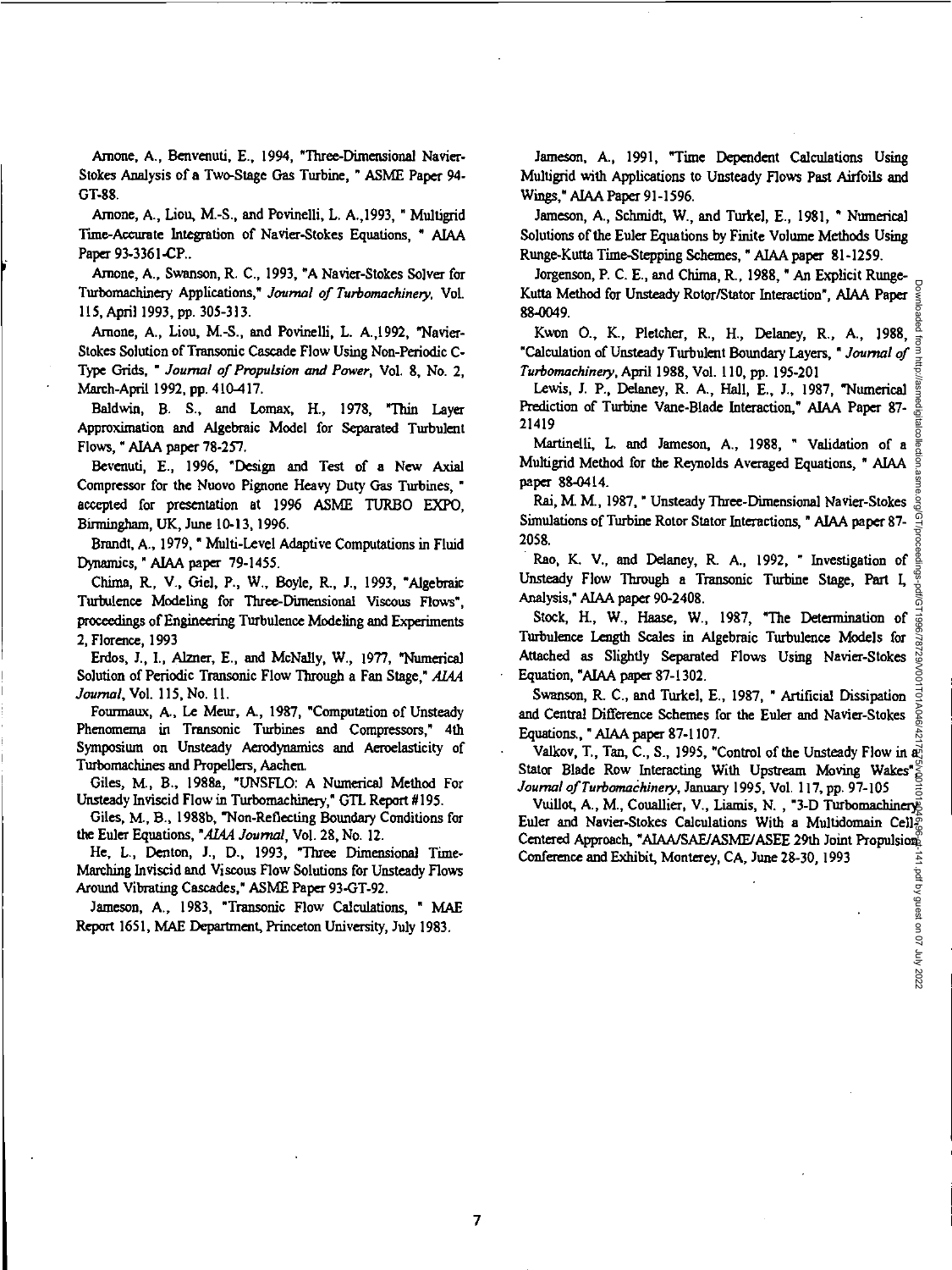





Downloaded from http://asmedigitalcollection.asme.org/GT/proceedings-pdf/GTT1996/78729/V001T01A046/4217575/v001t01a046-96-gt-141.pdf by guest on 07 July 2022

FIG. 2, FREQUENCY SPECTRA OF THE ROTOR LIFT FOR CHOKE (A), PEAK EFFICIENCY (B), AND NEAR-STALL (C) CONDITIONS.

8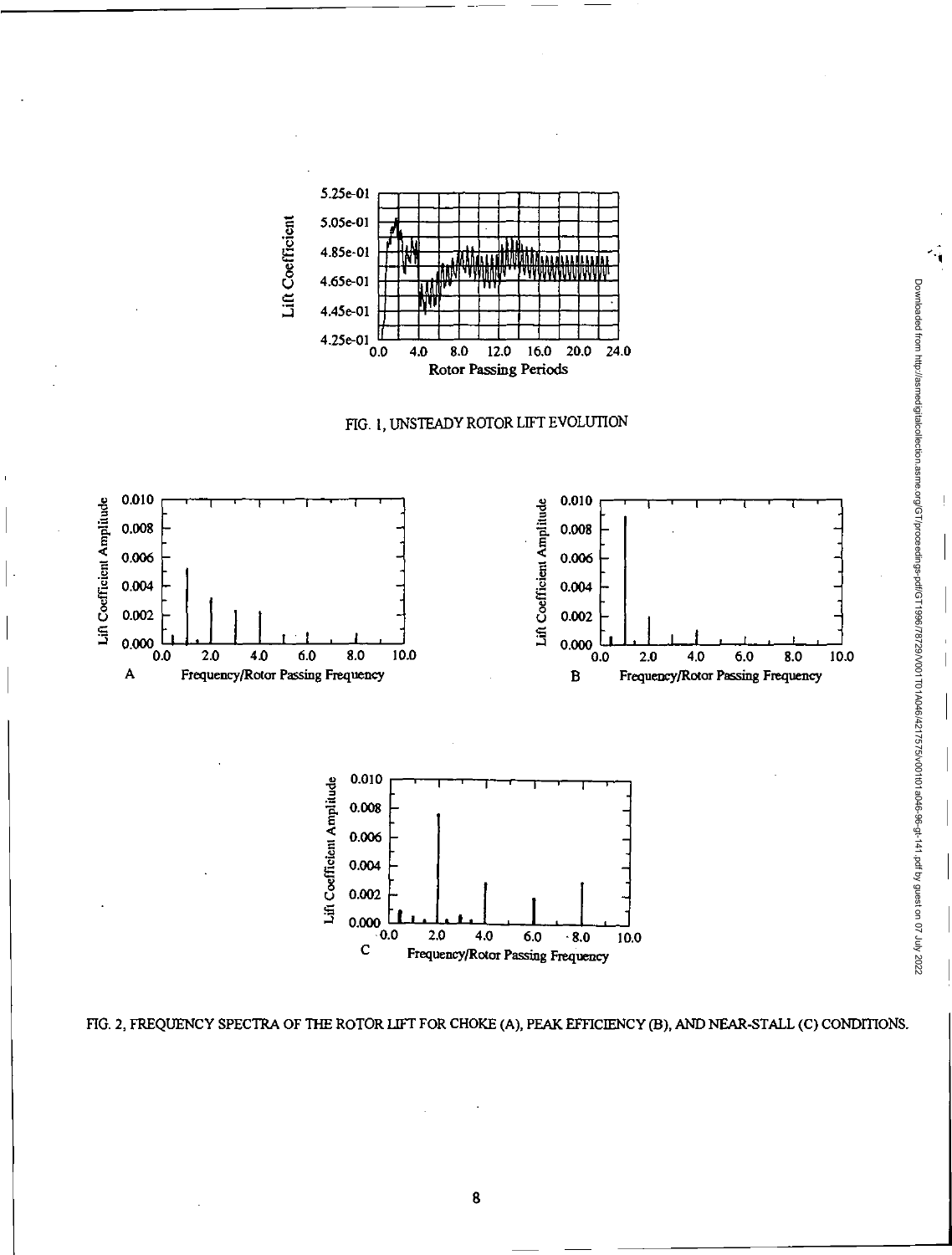



 $\overline{\mathbf{B}}$ 



FIG. 3, INSTANTANEOUS ENTROPY RISE CONTOURS FOR CHOKE (A), PEAK EFFICIENCY (B); AND NEAR-STALL (C) CONDITIONS.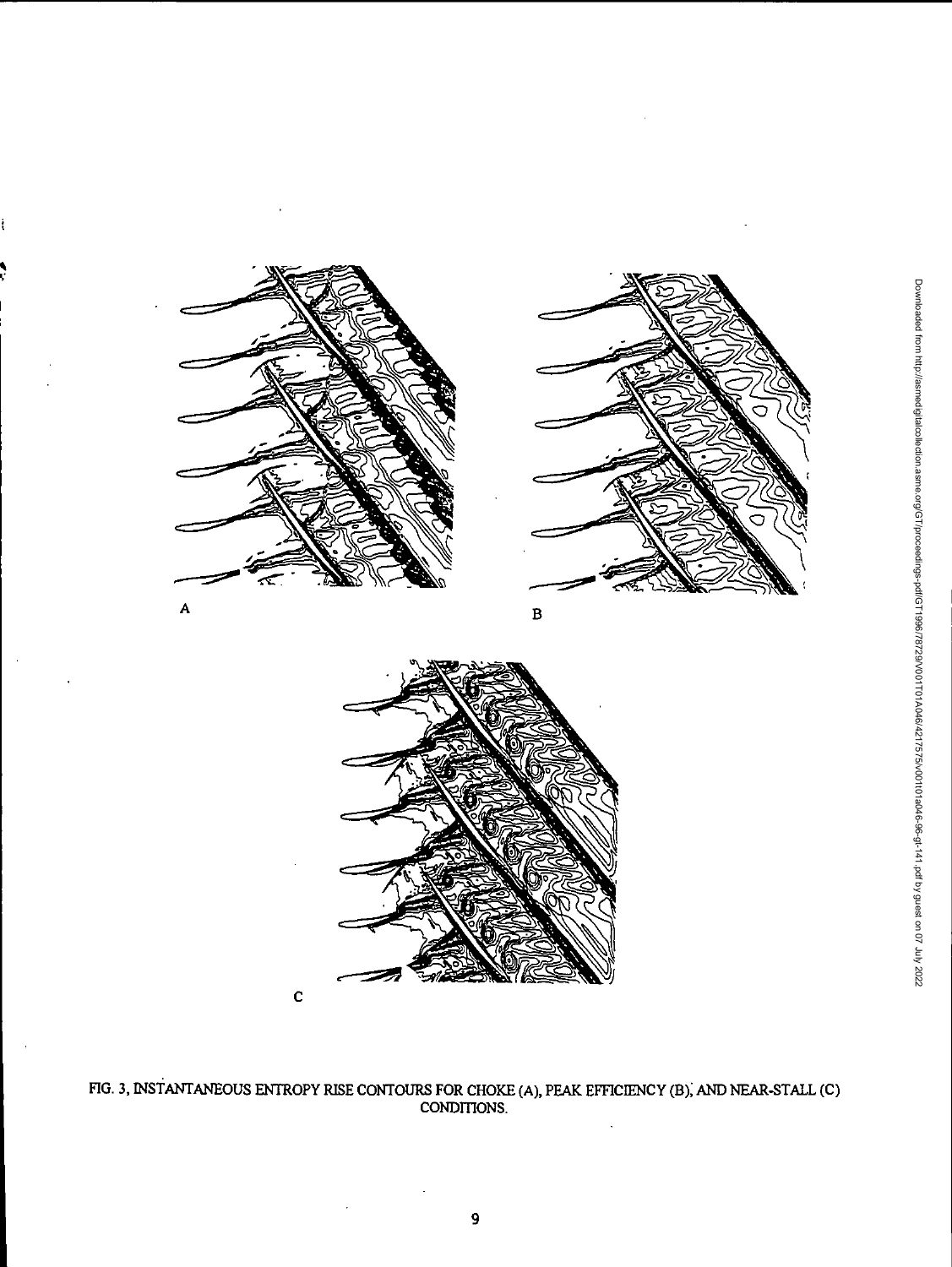





FIG. 4, INSTANTANEOUS DENSITY CONTOURS FOR CHOKE (A), PEAK EFFICIENCY (B), AND NEAR STALL (C) CONDITIONS.

to

10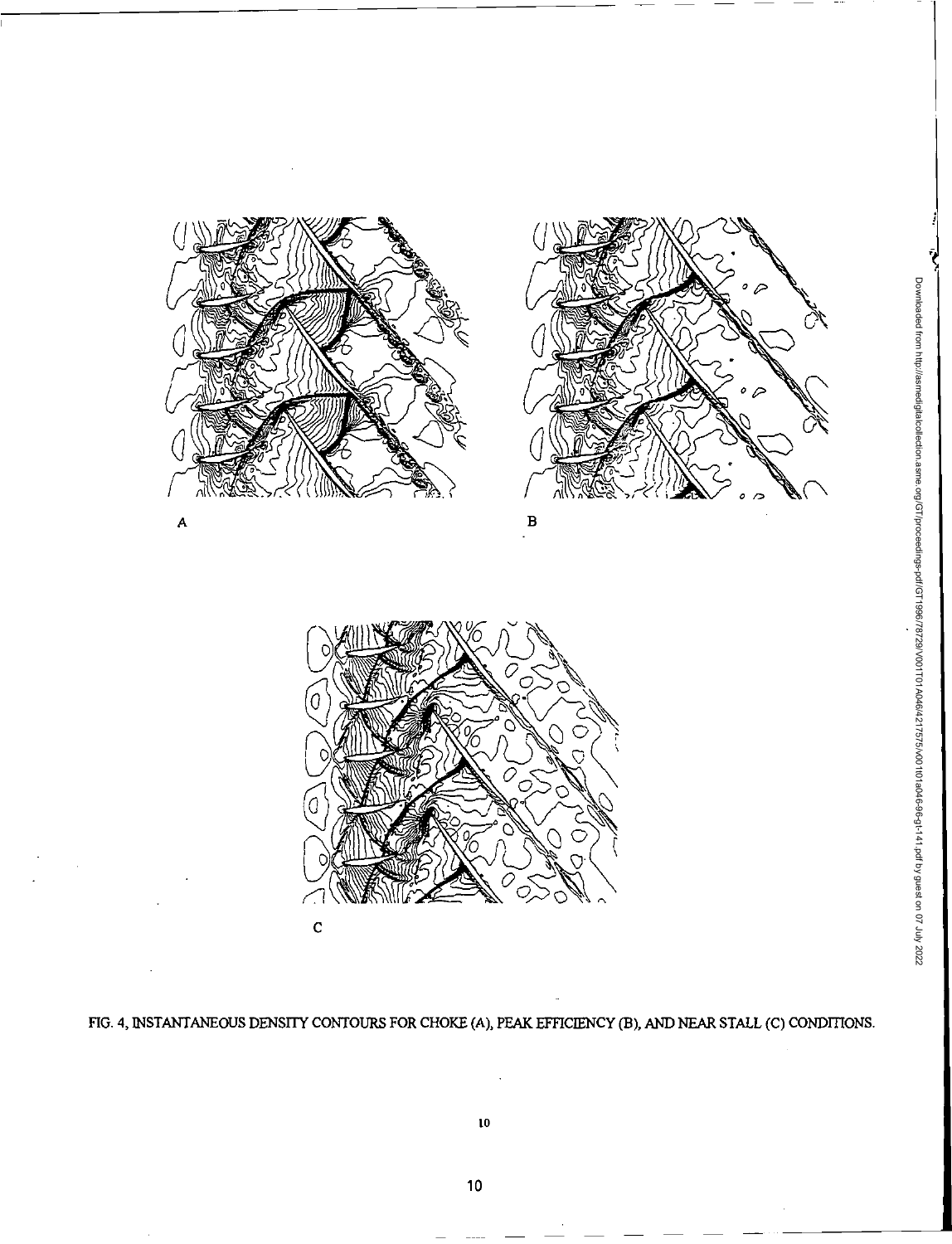

FIG. 5, COMPARISON BETWEEN UNSTEADY AND STEADY SINGLE ROTOR ROW RESULTS IN TERMS OF TOTAL PRESSURE RATIO (A), AND ADIABATIC EFFICIENCY (B).



FIG. 6, EFFECTS OF THE AXIAL GAP BETWEEN ROWS ON STEADY TOTAL PRESSURE RATIO (A), AND ADIABATIC EFFICIENCY (B) FOR THE ONE-DIMENSIONAL CHARACTERISTIC BOUNDARY TREATMENT



FIG. 7, EFFECTS OF THE AXIAL GAP BETWEEN ROWS ON STEADY TOTAL PRESSURE RATIO, (A), AND ADIABATIC EFFICIENCY ' (B) FOR NON-REFLECTIVE BOUNDARY CONDITIONS.